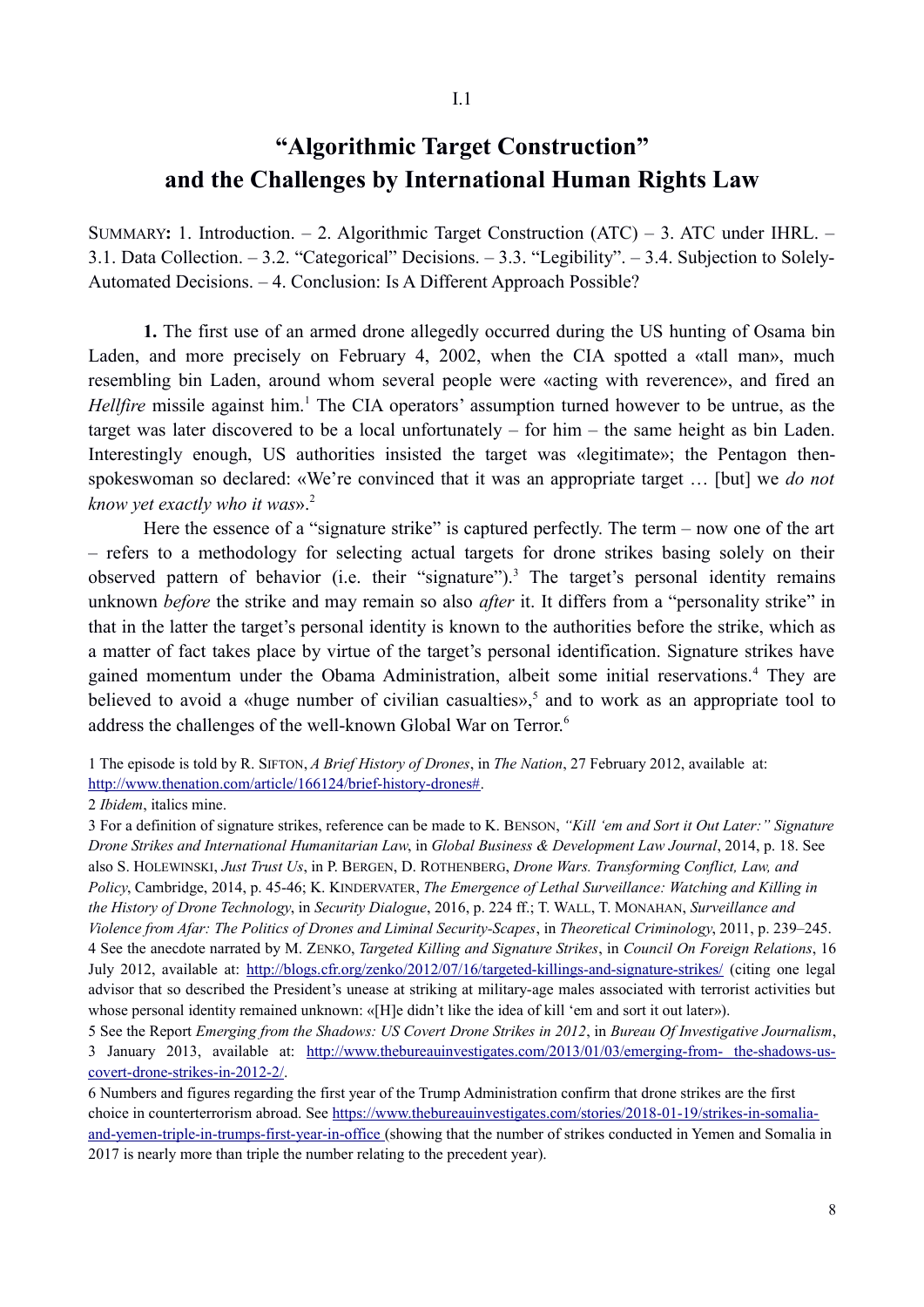The gist of signature strikes is that they rely essentially on a process that can be named "Algorithmic Target Construction" (ATC). Current drone technology requires a human decisionmaker to be present at the act of engaging that target; the ultimate decision about the life or death of the individual is thus entrusted to a human agent. The development and deployment of Lethal Autonomous Weapons Systems (henceforth: LAWS) puts such model in discussion as not only target selection, but also target engagement will be entrusted to a non-human decision-maker.<sup>7</sup>

The advent of LAWS is likely to act as a veritable turning point in our understanding of using force against humans; several features of this technology, and the impact thereof on international law, have already been tackled.<sup>8</sup> The present contribution aims at assessing the impact ATC may have on human rights. In Section 2 a brief description of how ATC functions will be provided; most suggestions will be drawn from current uses of technology in performing signature strikes via armed drones. In Section 3 I will then turn to the framework of international human rights law (IHRL) with a view to showing that ATC is suitable to affect basic human rights. I will then draw conclusions leaving some radical questions open (Section 4).

**2.** ATC can be defined as a process allowing for target selection and engagement through algorithms.<sup>9</sup> This concept has been recently adopted in a Briefing of the Geneva Academy of International Humanitarian Law and Human Rights.<sup>10</sup> Proceeding in reverse order, "Construction" refers to a methodology of gathering and then re-elaborating **data** which constitute the very input of the process. The outcome is the identification of a "Target", namely an individual or group of individuals that will be made the object of force delivery, while the process through which data are re-elaborated is "Algorithmic". The notion of ATC can be "unpacked" so as to distinguish between two particularly salient temporal stages at least, namely data collection and later decision-making.

As far as data collection is concerned, it is generally considered as the first component of "processing". To be employed in an operational scenario (such as battlefield or a law-enforcement operation), LAWS will need to gather as much data as possible from the field, and therefore they will presumably be endowed with software for carrying out a preliminary screening of individuals and places.11 Collected data will then go through a process of organization and structuring; in particular, applying the same methodology currently in use for signature strikes, LAWS will likely

7 See among others: *Report of the Special Rapporteur on extrajudicial, summary or arbitrary executions, Christof Heyns*, UN General Assembly, A/HRC/23/47 (9 April 2013); *Losing Humanity: The Case Against Killer Robots*, Human Rights Watch (November 2012). The forum that is currently hosting discussion on «emerging technologies in the area of [LAWS]» is the Assembly of the States Party to the 1980 Convention on Certain Conventional Weapons (hereinafter: CCW), which decided to convene three Meetings of Experts between 2014 and 2016; the 2016 Fifth Review Conference of the CCW then established a Group of Governmental Experts (GGE) that held its meeting on November 2017, April 2018 and August 2018. A new round of meetings will probably take place in 2019. See *amplius* https://www.unog.ch/80256EE600585943/(httpPages)/8FA3C2562A60FF81C1257CE600393DF6?OpenDocument.

9 For a better understanding of how algorithms work and how influential their use can get, see P. ZELLINI, *La dittatura del calcolo*, Milan, 2018.

10 See M. BREHM, *Defending The Boundary. Constraints And Requirements On The Use Of Autonomous Weapon Systems Under International Humanitarian And Human Rights Law*, in *Academy Briefing No. 9*, May 2017, available at: https://www.geneva-academy.ch/joomlatools-files/docman-files/Briefing9\_interactif.pdf.

<sup>8</sup> For a recent and thorough analysis, see D. AMOROSO, *Jus in bello and jus ad bellum arguments against autonomy in weapons systems: A re-appraisal*, in *QIL Zoom-In*, 2017, p. 5-31.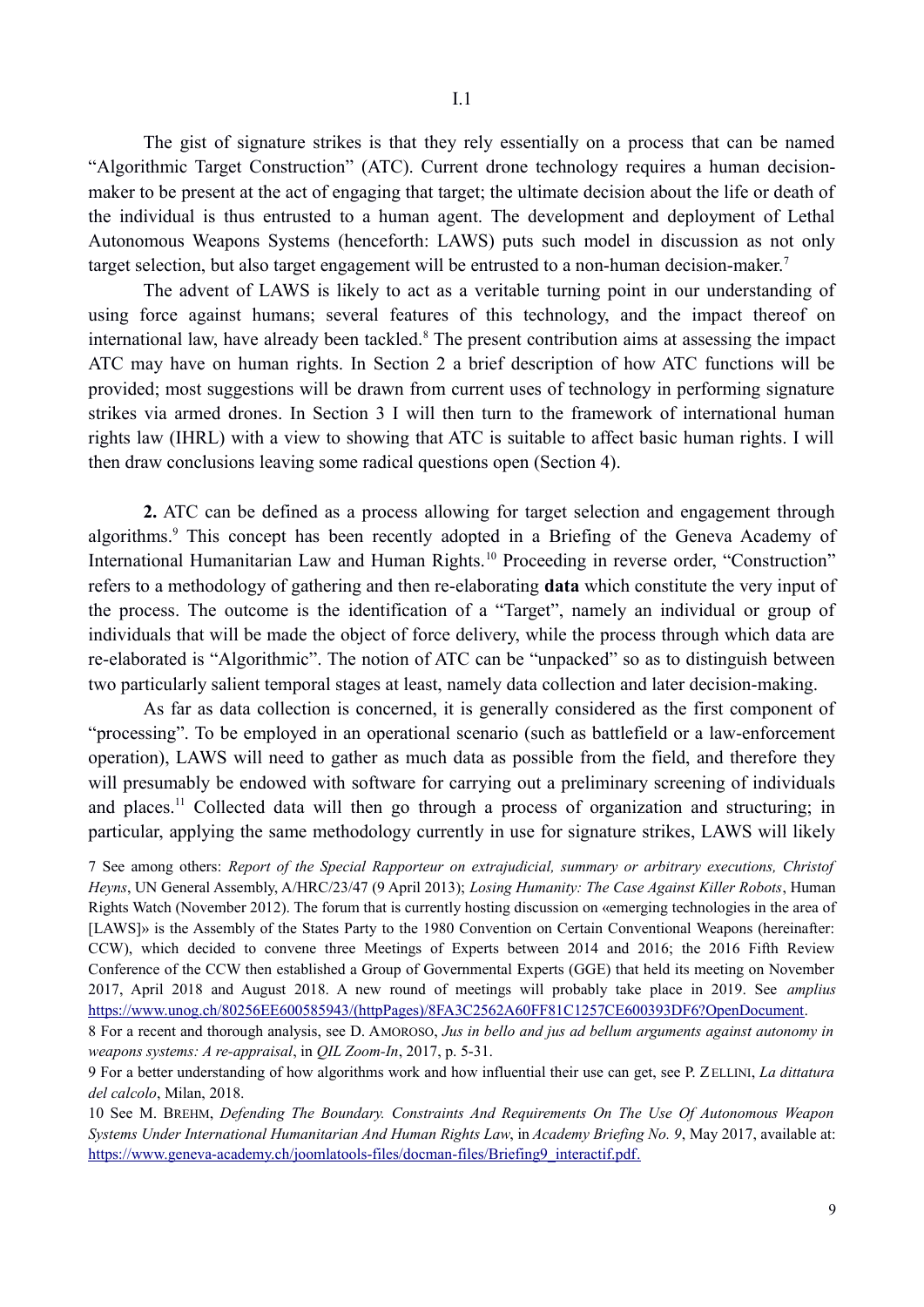employ software allowing for detecting individuals or group of individuals possessing certain personal attributes that are considered as statistically correlated to certain conducts – a process commonly referred to as "profiling".12 The purpose of such process is to *predict* an individual's action on the basis of a so-called "pattern of life analysis"; the individuals whose data are gathered and elaborated by the machine are therefore "reduced" to a profile and put into "categories". Such type of analysis and technique of re-elaboration of personal data has been used for signature strikes since the beginning,<sup>13</sup> so that LAWS will be programmed so is more than a mere prevision.<sup>14</sup> In short, «an individual's pattern of behavior – or "signature" – serves as a proxy for determining if that individual» may be a target for the use of force.<sup>15</sup> In terms of technological feasibility, suffice it to recall that recently IBM has declared that it was about to offer an algorithm capable of distinguishing terrorists out of refugees.<sup>16</sup> As has been conveniently pointed out, «one of the most acute dangers of profiling is the fact that it tends to reduce the person to the profile generated by automated processes which are *liable to be used as a basis for decision-making*».17

Decision-making is another crucial step of ATC. While the current practice of signature strikes leaves the final decision (i.e. whether to engage or not the selected target) to a human operator, automated decision-making (understood as a process where taking the final decision is entrusted to a software, i.e. to a non-human operator) is already in place in different contexts, such

12 See *Regulation (EU) 2016/679 of the European Parliament and of the Council of 27 April 2016 on the protection of natural persons with regard to the processing of personal data and on the free movement of such data, and repealing Directive 95/46/EC* (General Data Protection Regulation; hereinafter: GDPR), art. 4(4): «"profiling" means any form of automated processing of personal data consisting of the use of personal data to evaluate certain personal aspects relating to a natural person, in particular to analyse or predict aspects concerning that natural person's performance at work, economic situation, health, personal preferences, interests, reliability, behaviour, location or movements».

13 N. ABÈ, *Dreams in Infrared: The Woes of an American Drone Operator*, in *Spiegel Online*, 14 December 2012, available at: http://www.spiegel.de/international/world/pain-continues-after-war-for-american-drone-pilot-a-872726.html («[w]e watch people for months. We see them playing with their dogs or doing their laundry. We know their patterns like we know our neighbors' patterns. We even go to their funerals»); G. MILLER, *At CIA, a Convert to Islam Leads the Terrorism Hunt*, in *Washington Post*, 24 March 2012, available at:

http://articles.washingtonpost.com/2012-03-24/world/35447818\_1\_cia-officials-robert-grenier-ctc.

14 See M. SCHMITT, J. S. THURNER, *"Out of the Loop": Autonomous Weapon Systems and the Law of Armed Conflict*, in *Harvard National Security Journal*, 2013, p. 268.

15 Paraphrasing BENSON, *Kill 'em and Sort It Out Later*, cit., p. 29.

16 P. TUCKER, *Refugee or Terrorist? IBM Thinks Its Software Has the Answer*, in *Defense One*, 27 January 2016, available at: http://www.defenseone.com/technology/2016/01/refugee-or-terrorist-ibm-thinks-its-software-hasanswer/125484/.

17 See the Report of the Consultative Committee of the Convention for the Protection of Individuals with regard to Automatic Processing of Personal Data, *Application of Convention 108 to the Profiling Mechanism: Some Ideas for the Future Work of the Consultative Committee*, 11 January 2008, p. 5-6, available at https://rm.coe.int/16806840b9, italics mine. The matter is of particular concern when it comes to policing algorithms that may subject minorities to greater surveillance and therefore police force; see K. K. KOSS, *Leveraging Predictive Policing Algorithms to Restore Fourth Amendment Protections in High-Crime Areas in a Post-*Wardlow *World*, in *Chicago-Kent Law Review*, 2015, p. 301- 334.

<sup>11</sup> See A. SPAGNOLO, *Human rights implications of autonomous weapon systems in domestic law enforcement: sci-fi reflections on a lo-fi reality,* in *QIL Zoom-in*, 2017, p. 43.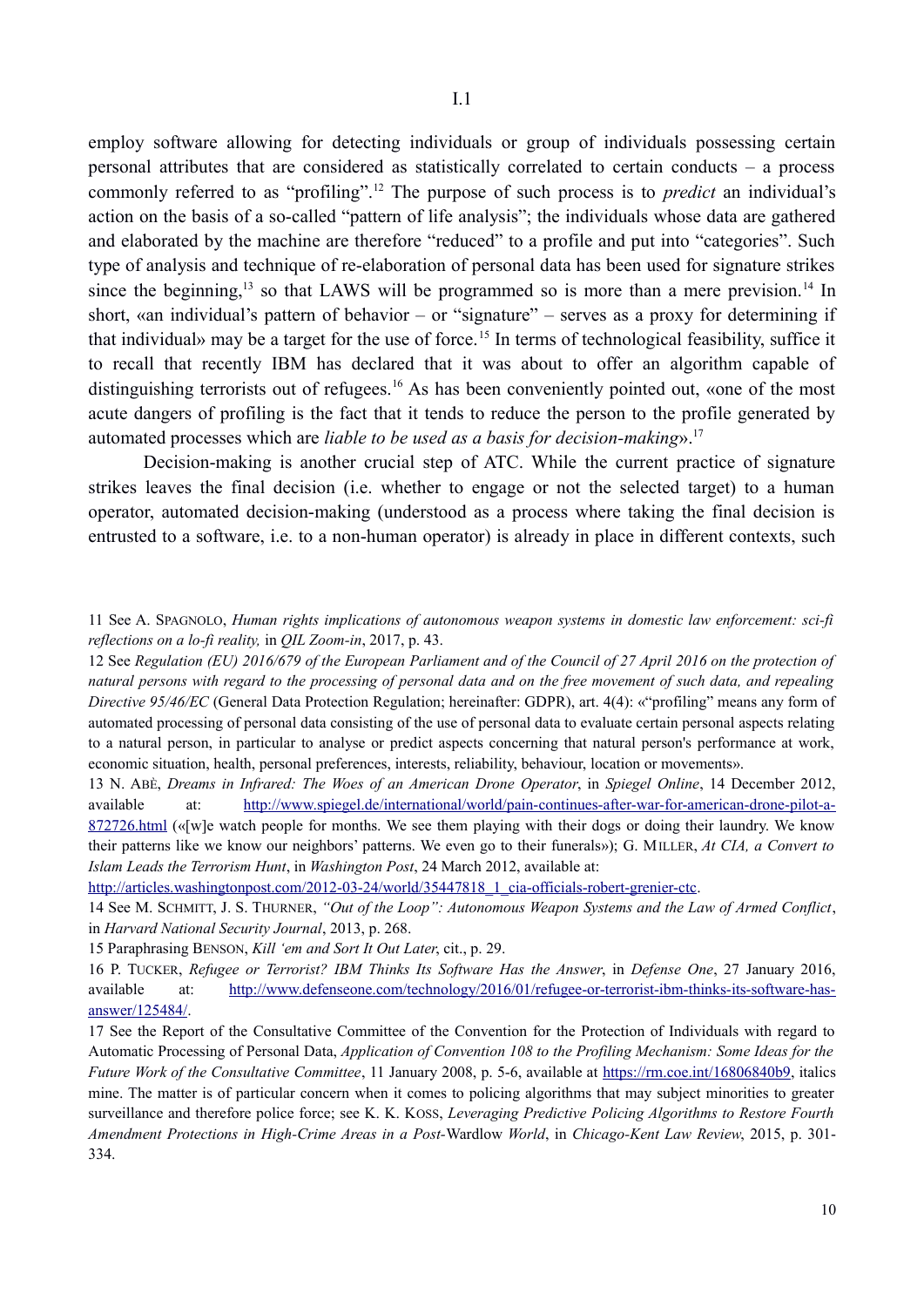as recruitment, behavioral advertisement, access to credit.<sup>18</sup> It has been argued that entrusting LAWS to take engagement decisions will be more efficient than having a human operator do so.<sup>19</sup>

As will be illustrated in the following, it is by reason of dangers associated with the algorithmic processing of such data (to name a few, poor final decisions, misjudgments, or an alarming inclination for discriminatory outcomes) that a certain degree of human control over automated decision-making has been retained of paramount importance. It is however questionable the extent to which human will be able to exert control on such processes, especially when machine-learning or self-learning algorithms are employed.<sup>20</sup> Brief, LAWS employing machinelearning algorithms in ATC will be able to generate their own rules and conduct basing on their initial databank and gained experience "in the field",<sup>21</sup> which means that their ability to select and engage targets properly will depend on previous experience in the relevant operational field (battlefield; law-enforcement area of operations; etc.).<sup>22</sup> This has an impact on what will be later defined as "legibility" of the system: human operators will hardly be in the condition to understand how and why a LAWS operating through self-learning algorithms acted in a certain way.

In sum, ATC will be a key feature in the development of next-generation LAWS. As a complex process, it will involve data gathering, data elaboration and more importantly automated decision-making allegedly independent of human intervention. For all these steps, human rights of the potential targets are put at stake to some extent, which implies that in building algorithms developers must take those rights in due consideration – «seriously», in the famous words of Ronald Dworkin.

**3.** In order to assess the impact the development of ATC can have on IHRL, it seems appropriate to enucleate at least four critical features of that process: (1) mass surveillance techniques; (2) "profiling" or "categorization" of potential targets; (3) "legibility" of the algorithms leading to the final decision; (4) absence of human control on the decision-making process. For each feature a short recapitulation of existing case-law and scholarship is provided, with a view to

18 Algorithms that rely on "profiling" of the concerned individuals to reach a "decision" are currently employed, for example, to refuse an online credit application or e-recruitment practice; see GDPR, Recital 71, and G. MALGIERI, G. COMANDÈ, *Why a Right to Legibility of Automated Decision-Making Exists in the General Data Protection Regulation*, in *International Data Privacy Law*, 2017, p. 253. For an interesting overview of today's pervasiveness of profiling and automated decision-making, see F. PASQUALE, *The Black Box Society: The Secret Algorithms that Control Money and Information*, Cambridge-London, 2015, and A. CHANDER, *The Racist Algorithm?*, in *Michigan Law Review*, 2017, p. 1023-1045.

19 For instance, human operators are often exposed to "machine-bias". See T. CHENGETA, *Defining the emerging notion of "Meaningful Human Control" in Weapon Systems*, in *New York University International Law and Politics*, 2017, p. 852-853.

20 For a definition of "machine-learning", see S. SHALEV-SHWARTZ, S. BEN-DAVID, *Understand Machine Learning. From Theory to Algorithms*, Cambridge, 2014.

21 See O. ULGEN, *Kantian Ethics in the Age of Artificial Intelligence and Robotics*, in *QIL Zoom-In*, 2017, p. 73.

22 See ICRC, *Report of the ICRC Expert Meeting, Autonomous Weapon Systems: Technical, Military, Legal and Humanitarian Aspects*, 9 May 2014, available at: https://www.icrc.org/en/document/report-icrc-meeting-autonomousweapon-systems-26-28-march-2014; id., *Report of the ICRC Expert Meeting, Autonomous Weapon Systems: Implications of Increasing Autonomy in the Critical Functions of Weapons*, 15-16 March 2016, available at: https://www.icrc.org/en/publication/4283-autonomous-weapons-systems.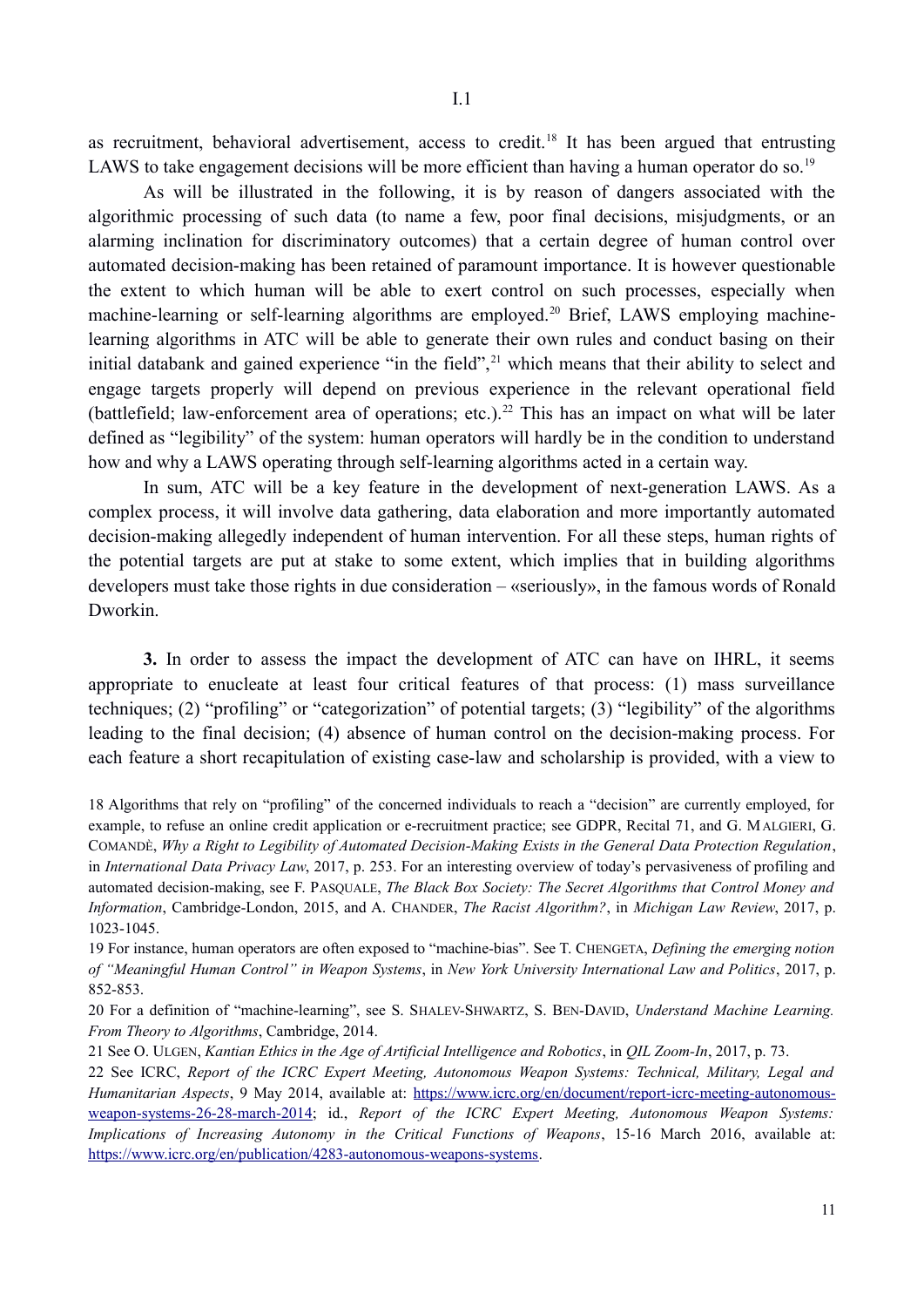exploring whether similar rules apply – *mutatis mutandis* – when it is mainly the right to life to be at stake.

**3.1.** Widespread practices of blanket interception of communications and mass collection of data raise growing concern among human rights bodies as far as the right to privacy is concerned.<sup>23</sup> While the right to privacy is notoriously subject to restrictions,  $24$  strict conditions apply when it comes to public authorities putting in place massive surveillance and the systematic collection and storing of data.<sup>25</sup> A wide spectrum of data is likely to be gathered for the purposes of ATC. Generally speaking, "data" that are relevant under the right to privacy encompass "personal", <sup>26</sup> "sensitive",<sup>27</sup> "biometric"<sup>28</sup> and "big" data.<sup>29</sup> While in the recent decades there has been a growing concern about the need to protect these data, undeniably States still enjoy a certain room for maneuver.

Possibly thanks to the pervasiveness of new technologies of data interception and reelaboration, however, human rights bodies have raised the bar for such operations to be conducted lawfully. For instance, the ECtHR has scrutinized practices such as the interception of private

23 To catch a glimpse of the existing discourse around these practices, see UNGA Res. 68/167, 21 January 2014, available at: http://www.un.org/en/ga/search/view\_doc.asp?symbol=A/RES/68/167; see also OHCHR, *The Right to Privacy in the Digital Age*, Report of 30 June 2014, UN doc A/HRC/27/37, available at: http://undocs.org/A/HRC/27/37. On the right to privacy generally, see Art. 12 UDHR («No one shall be subjected to arbitrary or unlawful interference with his privacy, family, home or correspondence, nor to unlawful attacks on his honor and reputation. Everyone has the right to the protection of the law against such interference or attacks»); see Art. 17 ICCPR and *General Comment No. 16, Article 17*, 8 April 1988; Art. 8 ECHR. For an historical overview of the international provisions protecting the right to privacy, see G. DELLA MORTE, *Big Data e protezione internazionale dei diritti umani. Regole e conflitti*, Naples, 2018, p. 75 ff..

24 See *General Comment No. 16*, cit., § 7 («[a]s all persons live in society, the protection of privacy is *necessarily* relative», italics added); Art. 8(2) ECHR (listing three parameters for limiting the right to privacy, namely legality, necessity and proportionality).

25 Such considerations move from the assumption that massive storage of data as well as constant surveillance are dangerous for a democratic society. Yet decades ago the European Court of Human Rights (hereinafter: ECtHR) acknowledged that «an unlimited discretion to subject persons within their jurisdiction to secret surveillance» would risk «undermining or even destroying democracy on the ground of defending it»; see ECtHR, *Klass et al. v. Germany*, No. 5029/71, judgment (plenary), 6 September 1978, § 49. For a discussion on the right to privacy as at particularly at stake when counterterrorism measures are put in place, see *amplius* M. NINO, *Terrorismo internazionale, privacy e protezione dei dati personali*, Naples, 2012.

26 Defined as «any information relating to an identified or identifiable» individual (see GDPR, art. 4(1)). See also the *Modernized Convention for the Protection of Individuals with Regard to the Processing of Personal Data*, adopted by the 128th Session of the Committee of Ministers in Elsinore, Denmark, on 18 May 2018, CM/Inf(2018)15-final (CETS No. 108) (hereinafter: Modernized Convention), art. 2.

27 For a list of personal data that must be considered as «sensitive» inasmuch as revealing certain personal characteristics, see GDPR, art. 9.

28 «personal data resulting from specific technical processing relating to the physical, physiological or behavioural characteristics of a natural person, which allow or confirm the unique identification of that natural person, such as facial images or dactyloscopic data» (GDPR, art. 4(14)).

29 It is impossible to account for the immense literature that has been developed on big data so far. See DELLA MORTE, *Big Data*, cit., p. 159-169, with references.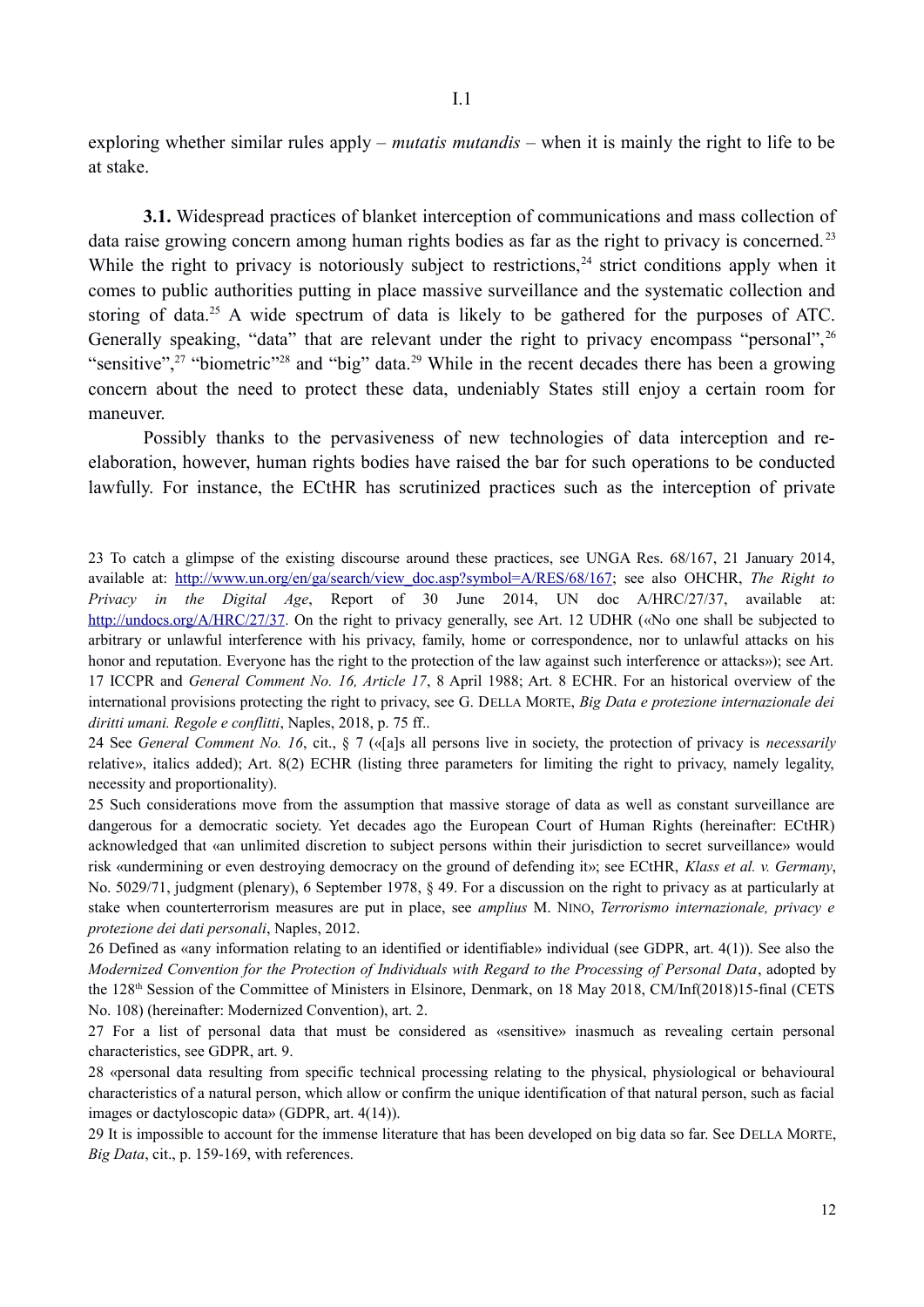communications<sup>30</sup> and addressed the issue of technologies that allow for the monitoring of private activities by State authorities. In the *Szabó and Vissy* case the Court held that while that «governments resort to cutting-edge technologies» is «a natural consequence of the forms taken by present-day terrorism», it would «defy the purpose of government efforts to keep terrorism at bay … if the terrorist threat were paradoxically substituted for by a perceived threat of unfettered executive power intruding into citizens' private spheres by virtue of uncontrolled yet far-reaching surveillance techniques and prerogatives».<sup>31</sup> It follows that legal safeguards have to be put in place by States when employing such «strategic, large-scale interception» of personal data. 32 What should be taken note of is that in assessing the respondent State's safeguards the Court interpreted the requirement of necessity «in a democratic society» provided for by Art. 8(2) ECHR as requiring the more stringent «strict necessity» *by reason of* the pervasiveness of the cutting-edge surveillance technologies based on «automated and systemic data collection».<sup>33</sup> In short, the rationale the Court leans on seems to be the following: *the more impactful on human rights a surveillance measure is,*

*the more stringent the conditions for the resort thereto need to be*.

In the case of LAWS, the purpose of data collection would be *inter alia* to identify a target for the use of force. In this sense, it would be the right to life – the supreme one, an absolute one and one from which no derogation is allowed – to be put primarily at stake. It follows that requirements for gathering such personal data need to be far more stringent than in other contexts that have come under the scrutiny of human rights bodies so far. A blanket, massive collection of personal data for law-enforcement purposes would virtually expose every individual, in a given geographical area, to a violation of their right to privacy.

**3.2.** Turning to the decision-making process, human rights bodies have so far voiced concern regarding decisions taken by public authorities on the basis of an automated processing of personal data. In particular, algorithmic processes may put individuals under "categorical" suspicion solely due to their membership – either alleged or effective – in a certain category.

For instance, arresting an individual on the basis that his/her affiliation to an organization is indicative of an higher propensity of committing illegal acts has been considered by the Court of Strasburg as a violation of Art. 5 ECHR.<sup>34</sup> Such practice has important implications on the right to equality and non-discrimination as well.<sup>35</sup> It has been repeatedly outlined how profiling tends to

30 See *Liberty et al. v. the United Kingdom*, judgment, 1 July 2008; *Kennedy v. the United Kingdom*, judgment, 18 May 2010, and more recently *Roman Zakharov v. Russia* [GC], No. 47143/06, judgment, 4 December 2015.

31 See *Szabó and Vissy v. Hungary*, No. 37138/14, judgment, 12 January 2016, §§ 67, 68.

33 Ibidem, § 73 *in principio* and 67.

34 See *Shimovolos v. Russia*, No. 30194/09, judgment, 21 June 2011 (for a case regarding an individual being subject to a deprivation of his personal liberty as his name had been included in a «surveillance database» set up by Russian authorities that employed algorithmic processes to detect «potential extremists»). See also *Ostendorf v. Germany*, No. 15598/08, judgment, 7 March 2013 (for a case regarding a deprivation of personal liberty considered lawful also by virtue of the fact that public authorities had not based their determination on the individual being enlisted in a police database).

35 For a general appraisal of the principle of non-discrimination, see HRCttee, *General Comment No. 18: Non-Discrimination*, 10 November 1989, § 12; see also *Report of the Special Rapporteur on Contemporary Forms of Racism, Racial Discrimination*, UN doc A/HRC/29/46, § 22.

<sup>32</sup> *Ibidem*, § 67.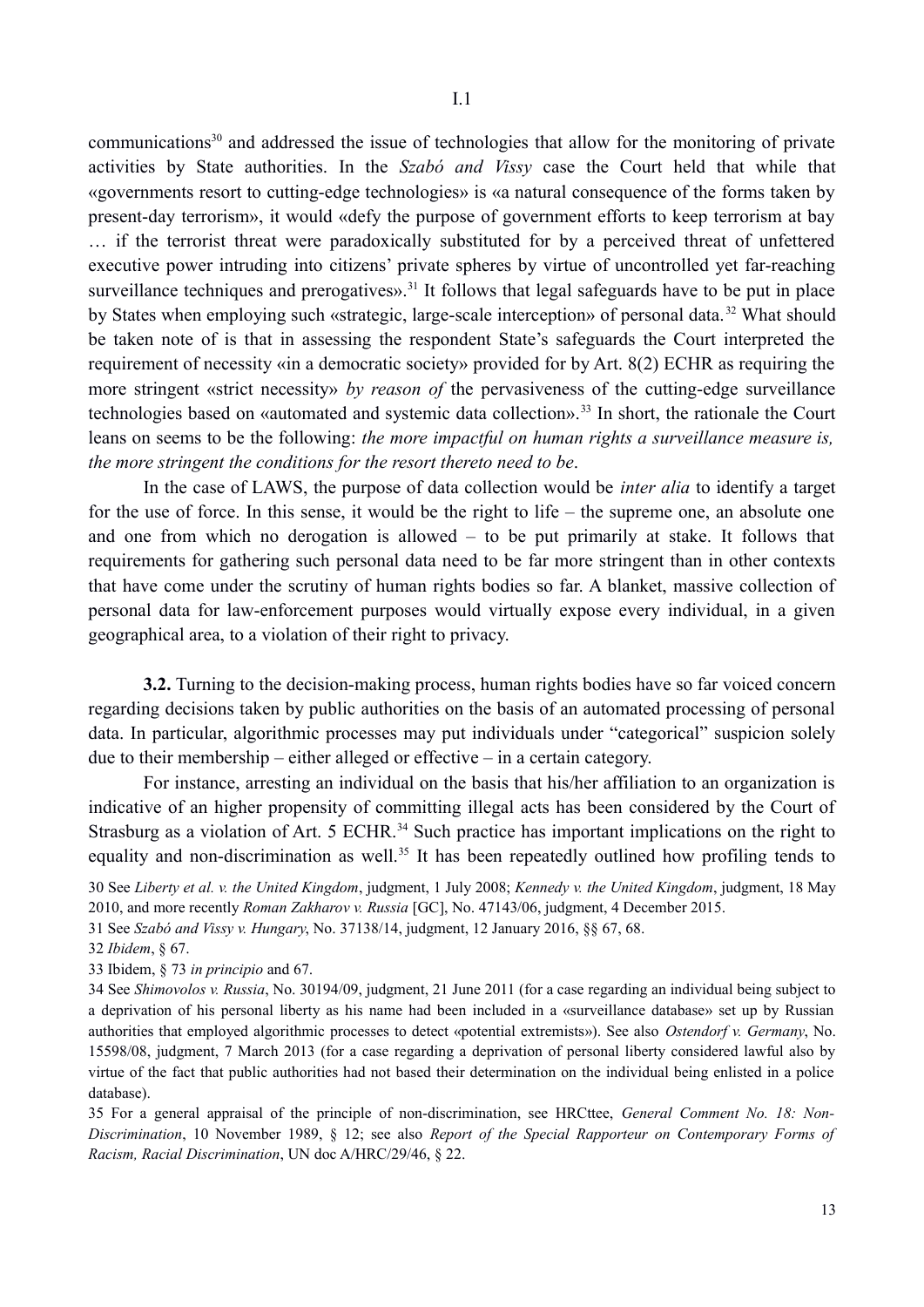expose individuals to negative forms of discrimination, especially based on racial and ethnic origin, religious or other beliefs and political opinions, just to name a few.36

The decisive element in assessing the lawfulness of automated decision-making appears to lie in that such process fails to consider the individual *as such*; rather s/he is considered only as belonging to an abstract category. Failure in appreciating the actual situation of an individual is problematic in human rights bodies' recent case-law. Decisions regarding passports withdrawal or imposition of travel bans have been considered as in violation of human rights because public authorities have not been able to carry out a *fresh review* of the individual situation, thus imposing restrictions that could not be characterized as «necessary in a democratic society».<sup>37</sup> In a Dissenting Opinion delivered by three judges of the Court of Strasburg, the categorical treatment of people who happened to be at a certain place in a certain hour – without distinguishing between demonstrators and bystanders – by police forces was deemed in contrast with the right to liberty in that individuals had been treated «*like objects*».38 Again, the rationale that underlies these judgments is that *each and every decision affecting human rights at a certain degree need to take an individual situation into due account*.

Applying this rationale to LAWS, it has been already outlined that their unique feature lies in that not only data collection and elaboration, but also the final decision – delivering lethal force against an individual – are entrusted to a non-human agent. In order for ATC to be consistent with the prohibition on categorization, it therefore has to be developed in a way that ensures that the *specific* features of each and every situation are taken in due account by LAWS before resorting to force. On closer inspection, such conclusion is implied in the well-known requirements for the use of force that IHRL instruments establish with respect to the right to life: «absolute necessity» and «proportionality».39 A lethal decision resulting solely from a pattern-of-life analysis is inconsistent with the right to life, as implied by the abovementioned case-law: if life can be taken only when «absolutely necessary», and if arguably decisions taken upon individual categorization are incompatible with the – less stringent – requirement of «necessity in a democratic society», then *a fortiori* a categorical killing as such would be at odds with the right to life.<sup>40</sup> Incidentally, what has

<sup>36</sup> See *amplius* Brehm, *Defending the boundaries*, cit., p. 61.

<sup>37</sup> See ECtHR, *Battista v. Italy*, No. 43789/09, judgment, 2 December 2014; *Stamose v. Bulgaria*, No. 29713/05, judgment, 27 November 2012 (for cases concerning the freedom of movement as enshrined by Art. 2 Prot. 4 ECHR); *contra*, see *Landvreugd v. the Netherlands*, No. 37331/97, judgment, 4 June 2002, particularly at § 70.

<sup>38</sup> See ECtHR, *Austin and Others v. the United Kingdom* [GC], judgment, 15 March 2012, Joint Dissenting Opinion by Judges Tulkens, Spielmann and Garlicki, particularly at § 10.

<sup>39</sup> See Art. 2(2) ECHR; Art. 6(1) ICCPR; Art. 4(1) ACHR; Art. 4 ACHPR. For relevant case-law, see *ex multis* ECtHR, *Giuliani and Gaggio vs. Italy*, No. 23458/02, 24 March 2011, § 176 (affirming that «a stricter and more compelling test of necessity must be employed than that normally applicable when determining State action is "necessary in a democratic society" under paragraph 2 of Articles 8 and 11 of the Convention»); HRCttee, *Suarez de Guerrero v Colombia*, Views, Comm no R.11/45, 9 April 1981, Supp No. 40 (A/37/40) at 137 (1982); IACtHR, *Nadege Dorzema et al v Dominican Republic*, judgment (Merits, Reparations and Costs), 24 October 2012.

<sup>40</sup> See ECtHR [GC], *Streletz, Kessler and Krenz v. Germany*, Nos. 34044/96, 35532/97 and 44801/98, judgment, 22 March 2001, § 73 (in which consideration was given to «recourse to anti-personnel mines and automatic-fire systems, in view of their automatic and indiscriminate effect, and the categorical nature of the border guards' orders to "annihilate border violators … and protect the border at all costs"»).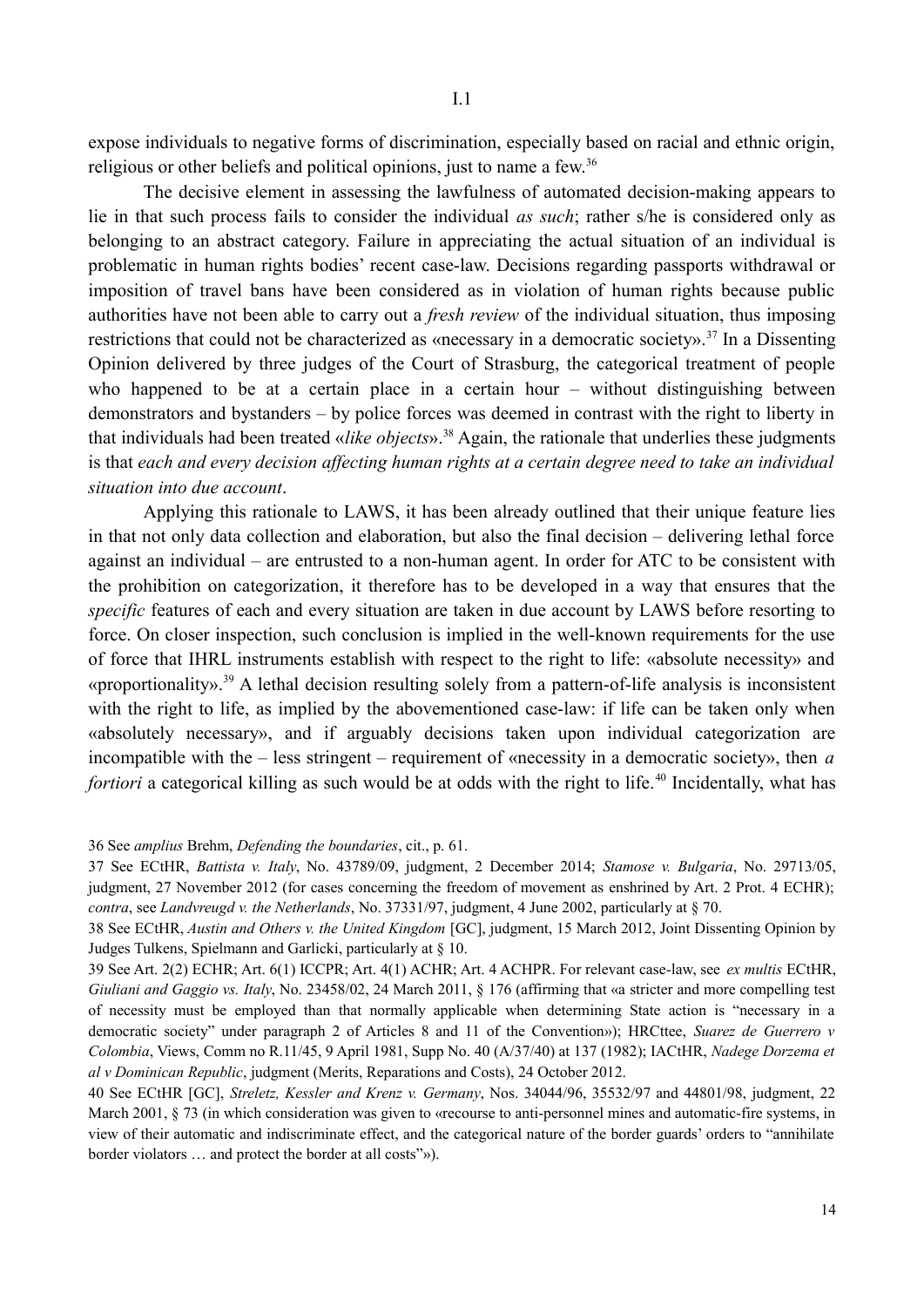been said so far might work as a principled argument against signature strikes in today's drone operations.

However, what current case-law attaches great importance to the absence of a fresh review on an individual situation (an *objective* element) as such rather than to the subject tasked with carrying out such review (a *subjective* element). Restating the point, it does not stem from the foregoing that LAWS employing "categorical", but situationally appropriate, decisions would be proscribed, even if in the decision-making process human deliberation is absent.

**3.3.** Another issue regarding automated decision-making is that individuals affected by such process may not know how and why algorithms have led to the final decision. It does not seem necessary to underscore how pressing the issue gets when it comes to decisions particularly suitable for affecting basic human rights, such as the right to life.

To begin with, current IHRL applicable to the right to privacy acknowledges the individual's right to *understand* the functioning and the impact of algorithms concerning him/her. For instance, this right is inferable from several provisions regarding data protection adopted in the frameworks of the Council of Europe<sup>41</sup> and the European Union<sup>42</sup>, in both cases in binding terms. In particular, the right to know the reasons that underlie an automated decision derives from a set of several rights such as the right to receive *ex ante* information from data controllers and the right to access to information *ex post*, that is after the decision-making process has been undertaken or concluded.<sup>43</sup> In the GDPR's words, the individual has a right to be informed about/be given access to «*meaningful* information about the logic involved, as well as the *significance* and the *envisaged consequences* of such processing» for the individual. Some have proposed to interpret the right as encompassing a right to *legibility*, in the sense that algorithms must be designed and built in a way that they are both transparent and comprehensible to people concerned thereby.<sup>44</sup> Legibility therefore finds a ground of justification in that it is intended to ensure that *automated decisionmaking does not turn into an unintelligible process*.

Thinking of ATC in terms of legibility turns to be particularly effective through the lens of the right to life as well, for the following reasons. First, an ex-ante knowledge of how algorithms involved in the ATC process appears to satisfy the legal requirement of legality of the use of force as enshrined in IHRL: any deprivation of life must result from the exercise of a power that is provided either in domestic law or in international law, or both.<sup>45</sup> Arguably the protection of the right to life necessitates «an appropriate legal and administrative framework *defining the limited*

43 See for instance GDPR arts. 13(2)(f), 14(2)(g) and 15.

44 See in particular MALGIERI, COMANDÈ, *Why a Right to Legibility*, cit., p 245.

45 Art. 6(1) ICCPR, Art. 2(1) ECHR, and Art. 4(1) ACHR all require expressly a legal basis, whereas the ACtHPR does not.

<sup>41</sup> See the Modernized Convention, art. 9; *Explanatory Report to the Protocol amending the Convention for the Protection of Individuals with regard to Automatic Processing of Personal Data*, CM(2018)2-addfinal (CETS No. 223) (hereinafter: Explanatory Report), §§ 71-83.

<sup>42</sup> See GDPR, arts. 13, 14 (right to notification), 15 (right to access) and art. 22 (right not to be subject to a decision based solely on automated processing, including profiling). For the sake of clarity, references to the GDPR are intended only to draw analogies and not to suggest that it is applicable to our subject matter: Art. 2.2.d clearly excludes such chance.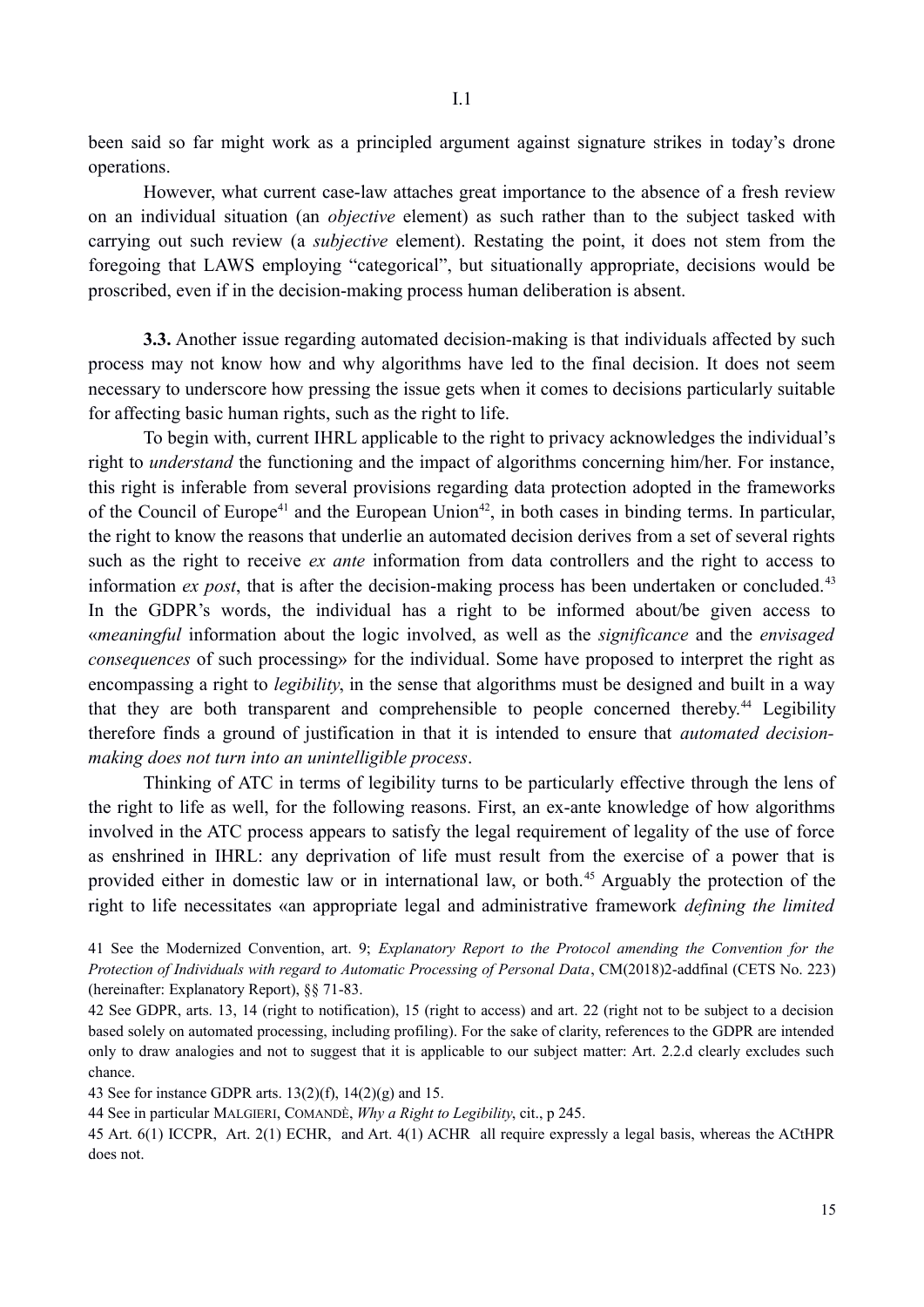*circumstances* in which law enforcement officials may use force and firearms, in the light of the relevant international standards».<sup>46</sup> If such regulatory framework is obscure, or fails to provide individuals with understandable – "legible" – indications about the conditions in which LAWS resort to lethal force in law-enforcement situations (the abovementioned «limited circumstances»), the requirement of legality will be hardly met. The issue gets all the more troublesome once the scenario is taken into consideration where ATC employ self-learning algorithms, which as explained in the foregoing ensure low rates of predictability.

Second, ex-post explanation about the process that has actually led to a specific automated decision comes to the fore from the perspective of procedural obligations under IHRL. Procedural obligations are a particular form of positive obligations involving the duty to invest into (alleged) violations of a right and to prosecute those who are responsible; in this sense, it is «not an obligation of result but of means onlys.<sup>47</sup> In order for an investigation to comply with human rights standards, it allegedly has to be *capable* of leading to a determination of whether the force used was justified *in the circumstances*. 48 In the dynamic of ATC processing, it is therefore of paramount importance that public authorities provide an intelligible account of how an automated process has worked; a failure to "explain how",<sup>49</sup> *reddere rationem*, may lead to responsibility under IHRL.<sup>50</sup> With respect to the use of force, if LAWS employ an ATC technique that does not allow their users to understand how and why the machine has taken that particular decision – which may be the case, again, when self-learning algorithms are employed –, it follows that the right to life would be violated under the procedural tenet as well.<sup>51</sup>

To sum, the right to legibility as pushed forward by scholarship is a useful tool for testing the compatibility of ATC with IHRL also with respect the right to life. Failure to provide information and explanation about how and why algorithms work and lead to a certain decision,

<sup>46</sup> See ECtHR, *Giuliani and Gaggio v. Italy*, No. 23458/02, judgment, 24 March 2011, § 209.

<sup>47</sup> See ECtHR [GC], *Šilih v. Slovenia*, § 193. See also IACtHR, *Cantoral Huamaní and Garcia Santa Cruz v. Peru*, Preliminary objection, merits, reparations and costs, 10 July 2007, Series C 167 (2007), § 131, and *Pueblo Bello Massacre v Colombia*, 31 January 2006, Series C 140 (2006), § 143. Its aims are: (i) ensuring that those responsible are brought to justice; (ii) promoting accountability and preventing impunity; (iii) avoiding denial of justice; (iv) eventually drawing necessary lessons for revising practices and policies with a view to avoiding repeated violations.

<sup>48</sup> ECtHR, *Isayeva v. Russia*, No. 57950/00, judgment, 24 February 2005, §§ 221-223 (for a case where the ineffectiveness of the investigation was predicated in that it had made «few attempts to find an explanation for … serious and credible allegations», thus placing the need for an explanation about the use of force at the center of the right to life under its procedural tenet).

<sup>49</sup> See ECtHR, *Khodorkovskiy and Lebedev v. Russia*, No. 11082/06 and 13772/05, judgment, 25 July 2013, § 848 (discussing the algorithmic method used for distributing convicted individuals among prisons).

<sup>50</sup> The issue has also been tackled from the standpoint of international humanitarian law. See P. MARGULIES, *Making Autonomous Weapons Accountable: Command Responsibility for Computer-Guided Lethal Force in Armed Conflicts*, in J. OHLIN (ed), *Research Handbook on Remote Warfare*, Cheltenham-Northampton, 2017, p. 23 (underscoring that the onus is on the State to provide adequate details about decision-making processes at large).

<sup>51</sup> Some scholars that support the development and deployment of LAWS are apparently prone to accepting the idea that human operators may not be able to understand how and why LAWS take specific lethal decisions. See for instance K. ANDERSON, D. REISNER, M. WAXMAN, *Adapting the Law of Armed Conflict to Autonomous Weapons Systems*, in *International Law Studies*, 2014, p. 394 (arguing that «as machine-learning and artificial intelligence technologies develop, it is becoming increasingly clear that human beings may not necessarily always be able to understand how (and possibly why) autonomous systems make decisions»).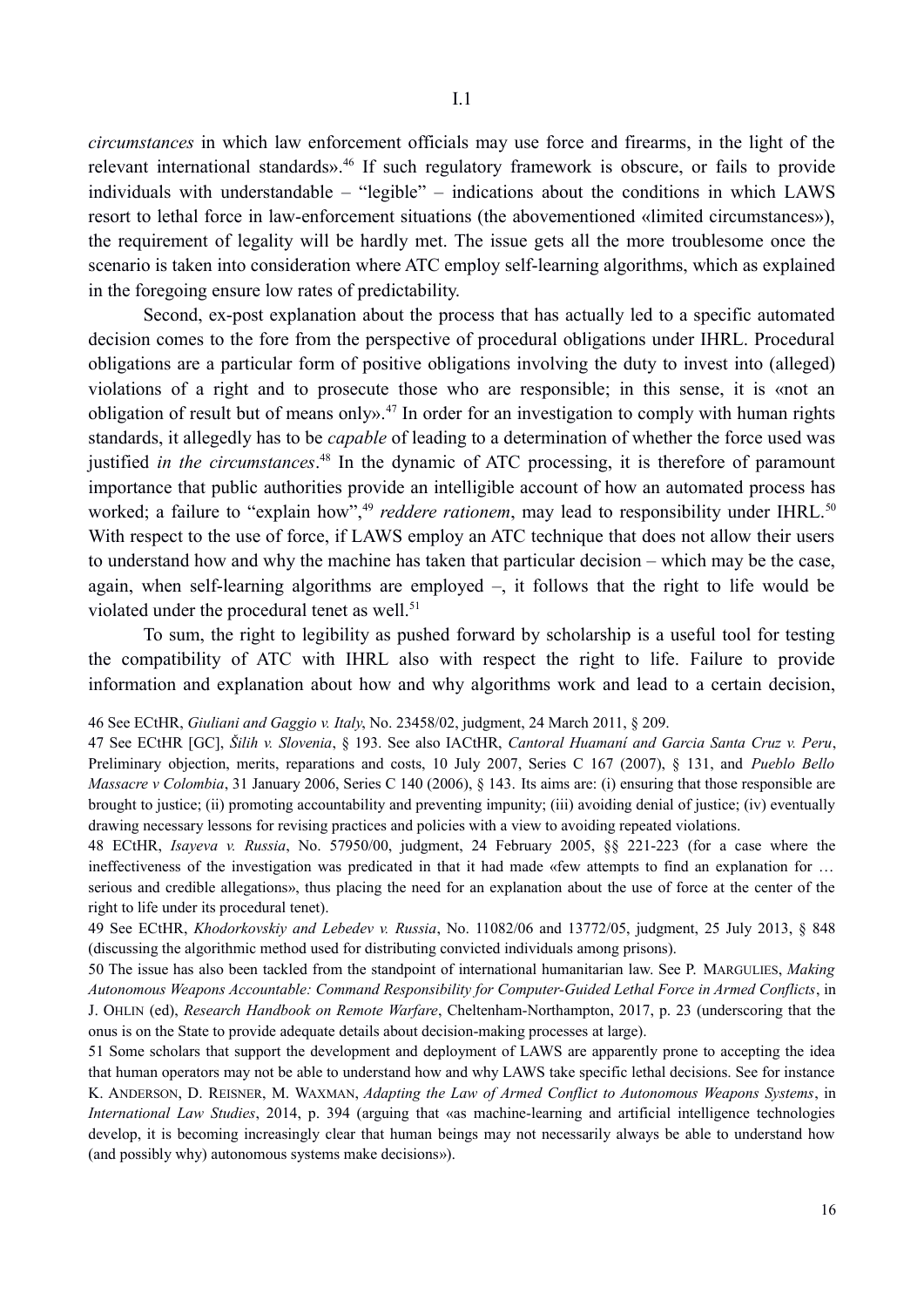both *ex ante* and *ex post*, will expose public authorities employing LAWS to responsibility under IHRL. Again, as we explained in our analysis of categorical decision-making, legibility does not imply human presence at the single deliberation of employing lethal force against a human target. LAWS ensuring a satisfying level of legibility would thus be acceptable under IHRL also absent human intervention in the decision-making process.

**3.4.** The last issue raised by ATC has to do with another right that is well-accepted today in the field of data protection, namely the individual right not to be subject to a decision *significantly* affecting them based *solely* on an automated processing of their personal data.<sup>52</sup> The need for maintaining human presence in the decision-making process – so far dispensable – would be of some relevance eventually.

The rationale and the scope of this right must be ascertained in the light of the relevant provisions. First, it does *not* qualify as absolute as it is permissible to make exceptions to it in certain cases, notably upon express authorization by the relevant public authorities.<sup>53</sup> However, on closer inspection, relevant provisions are clear in requiring that even in those cases a minimum of safeguard measures must be guaranteed to the affected individuals,  $54$  among which are: the right to obtain *human intervention*; to express one's point of view; to obtain an explanation of the decision reached after such assessment; and to challenge the decision.<sup>55</sup> Importantly, the notion of "human" intervention" can be interpreted in a broad sense, encompassing not only cases in which human intervention is absent in the automated decision-making process, but also cases of *nominal* interventions (i.e. those in which humans exercise no real influence on the outcome of the decision).<sup>56</sup> In other words, human intervention must be *meaningful* for ensuring that the right in question is respected *in concreto*. It must be recalled that such interpretation of human intervention is actually contrasted by some authors, whose take is that also "nominal" human intervention may

52 See GDPR, art. 22(1): «The data subject shall have the right not to be subject to a decision based solely on automated processing, including profiling, which produces legal effects concerning him or her or similarly significantly affects him or her»; Modernized Convention, art. 9(1): «Every individual shall have a right: (a) not to be subject to a decision significantly affecting him or her based solely on an automated processing of data without having his or her views taken into consideration»; Explanatory Report, § 75: «It is essential that an individual who may be subject to a purely automated decision has the right to challenge such a decision by putting forward, in a meaningful manner, his or her point of view and arguments».

53 See for instance GDPR, Recital 71 («decision-making based on such processing, including profiling, should be allowed where expressly authorised by Union or Member State law to which the controller is subject, including for fraud and tax-evasion monitoring and prevention purposes conducted in accordance with the regulations, standards and recommendations of Union institutions or national oversight bodies and to ensure the security and reliability of a service provided by the controller, or necessary for the entering or performance of a contract between the data subject and a controller, or when the data subject has given his or her explicit consent»).

54 See Explanatory Report, § 75 («However, an individual cannot exercise this right if the automated decision is authorised by a law … which also lays down suitable measures to safeguard the data subject's rights and freedoms and legitimate interests»).

55 See GDPR, Recital 71 and 22(1). Importantly, art. 22(1) does not refer to the right to receive explanation, while Recital 71 does; it seems however more appropriate to interpret the former provision in the light of the latter, which is consistent with well-known interpretive criteria.

56 See MALGIERI, COMANDÈ, *Why a Right to Legibility*, cit., p. 251-252 (underscoring how only such interpretation is able to prevent an illegitimate discrimination between «fully automated systems» and «scoring systems» in performing the same activities and potentially producing the same outcome).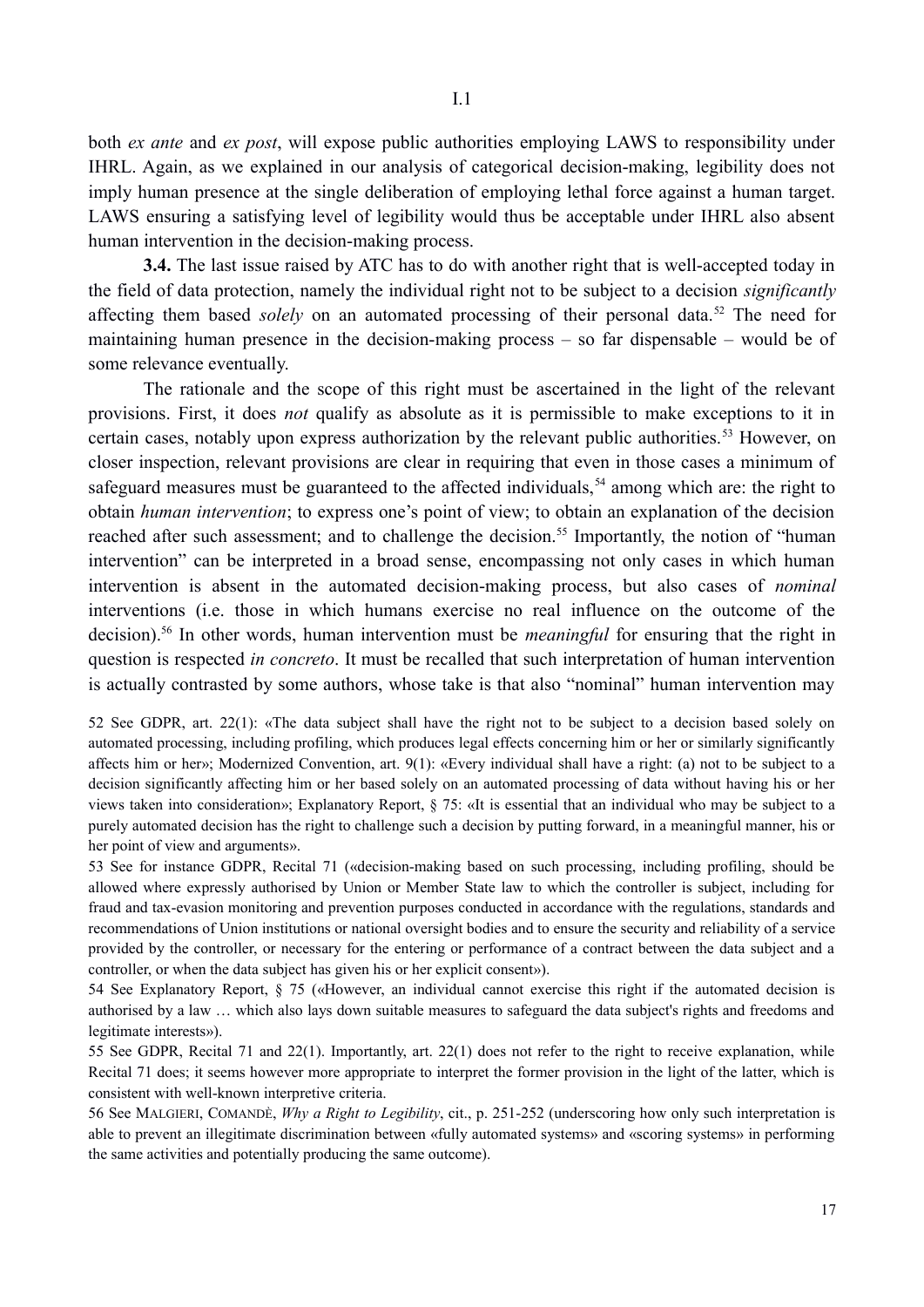be deemed sufficient.<sup>57</sup> Be that as it may, the rationale of the provision is to protect individuals when affected by particular processes, for example "scoring" mechanisms employed by bank when assessing creditworthiness, in order to avoid discriminatory treatment.<sup>58</sup> Such safeguard essentially consists in introducing human components such as *critical sensibility* and *judgment capabilities* in the decision-making process: human discretion is considered as the strongest bastion against discrimination and unfair treatment of data.

Whether such a rationale can be extended (yet *mutatis mutandis*) to ATC is questionable, as the divergence between the former contexts (e.g. credit scoring) and those where LAWS will be operated in our scenario (e.g. law-enforcement operations) may warn against drawing rash and farfetched analogies. An *a fortiori* reasoning here, albeit appealing, may risk obliterating that divergence. On the one hand, ATC undeniably produces legal effects concerning the individual and «*significantly* affects» him/her, given that it is the very right to life to be at stake.<sup>59</sup> On the other hand, the difference in operational contexts should not be underestimated: law-enforcement agents are often required to take split-second decisions based on the individual's conduct in specific circumstances – in short, where operational tempo may not allow for a human operator to review a decision made by a LAWS.<sup>60</sup> The temporal dimension, in short, can be regarded as a cutting-point element of distinction from other contexts where data processing normally occurs.

The right not to be subject to a solely automated decision is interestingly mirrored in the recently coined notion of Meaningful Human Control (MHC), a veritable *punctum dolens* in the current debate on LAWS.<sup>61</sup> Virtually all States, NGOs and representatives of the civil society consider MHC as the basic requirement for any weapons system, as it requires human deliberation to be present at critical decisions made by LAWS (such as target selection and engagement).

57 See S. WACHTER, *Why a Right to Explanation of Automated Decision-Making Does Not Exist in the General Data Protection Regulation*, in *International Data Privacy Law*, 2017, p. 92 («the phrase "solely" suggests even some nominal human involvement may be sufficient»).

58 See MALGIERI, COMANDÈ, *Why a Right to Legibility*, cit., p. 251.

59 See GDPR, Art. 22(1); for a commentary, see MALGIERI, COMANDÈ, *Why a Right to Legibility*, cit., at 252 (explicitly interpreting the provision as encompassing all practices having any influence on «human rights and constitutional rights of individuals» and pinpointing that such human rights at stake «cannot be considered a "numerus clausus"»).

60 For an appropriate example, see C. HEYNS, *Human Rights and the Use of Autonomous Weapons Systems During Domestic Law Enforcement*, in *Human Rights Quarterly*, 2016, p. 358 (arguing that LAWS programmed with facial recognition software whereby they can use lethal force against an hostage-taker exposing himself for a split second are lawful, as long as the human alternative is suboptimal and human control is ensured over the operation; in these particular circumstances, given the narrow-spatial boundaries of the operation, it does not seem to be at odds with the right to life).

61 For an overview of the notion, its scope and its purposes, see U.N. Institute For Disarmament Research (UNIDIR), *The Weaponization Of Increasingly Autonomous Technologies: Considering How Meaningful Human Control Might Move The Discussion Forward*, 2015, p. 4, http://www.unidir.org/en/publications/the-weaponization-of-increasinglyautonomous-technologies-considering-how-meaningful-human-control-might-move-the-discussion-forward;

CHENGETA, *Defining the emerging notion*, cit., p. 833 ff.. The first conceptualization of MHC has been pushed forward by the British NGO Article 36: see the Report *Key Areas For Debate On Autonomous Weapon Systems*, 2014, available at: http://www.article36.org/wp-content/uploads/2014/05/A36-CCW-May-2014.pdf. The importance of MHC in the debate is captured by C. Heyns, *Autonomous weapons in armed conflict and the right to a dignified life: an African perspective*, in *South African Journal On Human Rights*, 2017, p. 50 (arguing how MHC is perceived as «the dividing line between acceptable and not acceptable machine autonomy»).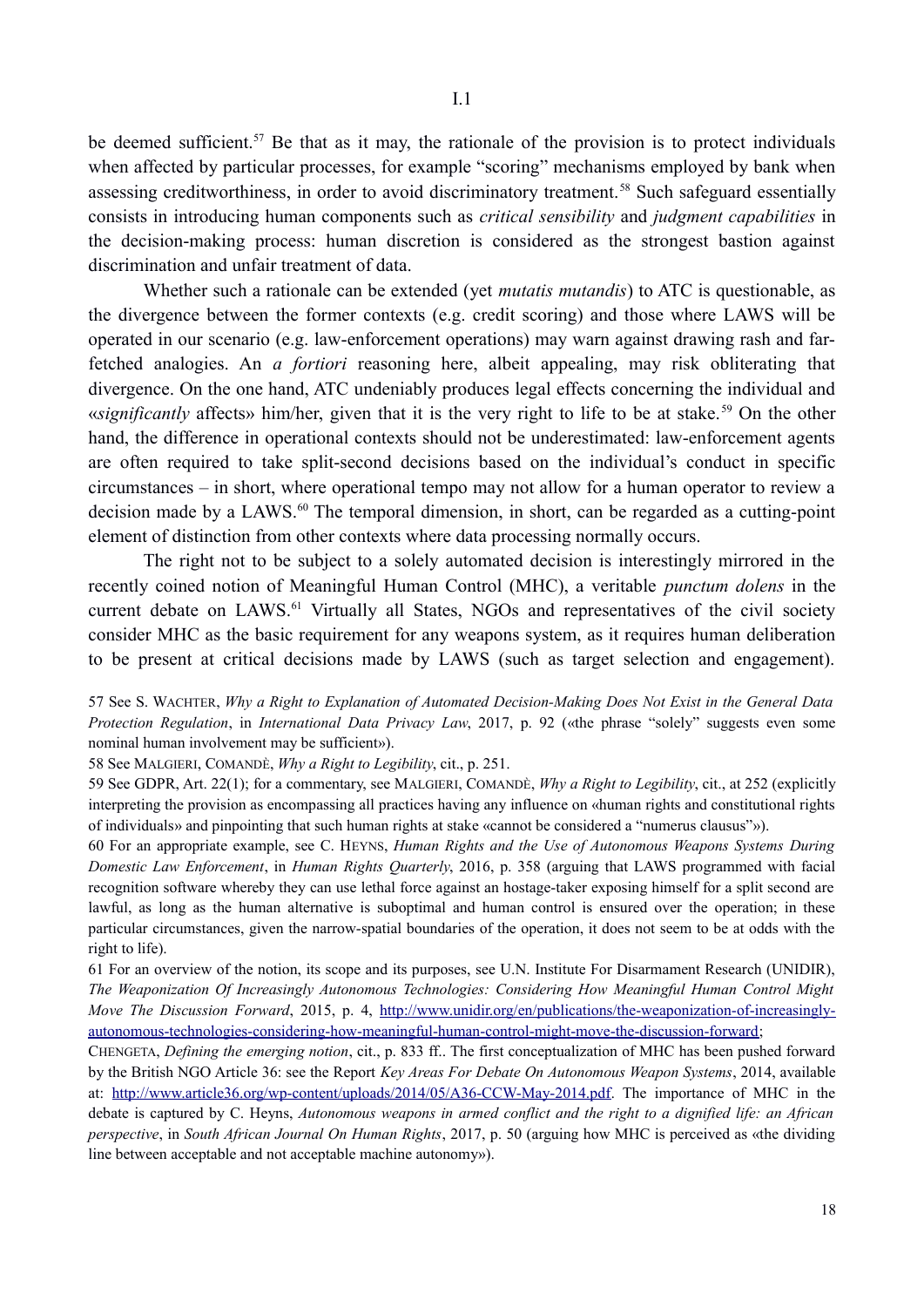However, there regrettably is ample disagreement about how to understand the notion: some consider it necessary to retain a human operator as a general supervisor with little chance to intervene in the single lethal decision (a "broad" understanding of MHC),<sup>62</sup> while others call for a more substantial role played by the human operator (a "narrow" understanding of MHC).<sup>63</sup>

The dichotomy of narrow and broad understandings of MHC reproduces the contrast around "nominal" human intervention in automated decision-making. Notwithstanding the respective different contexts it seems that the underlying rationales of meaningful human intervention relating to the right not to be subject solely to an automated decision and the specific notion of MHC actually overlap. It has been argued that the «major purpose» of a notion of MHC is to fill any possible «accountability gap».<sup>64</sup> Having a human agent in a relationship of control and dependence with LAWS is perceived as the only way to ensure accountability in cases where LAWS's conduct results in a violation of relevant law; a broad understanding of MHC (for example, limited to having a human presence at the act of pre-programming a LAWS) replicates similar drawbacks associated with "nominal" human intervention, namely higher risk of biases,<sup>65</sup> poorer situational understanding, lack of critical sensibility and judgment.<sup>66</sup>

To sum up, it is true that the right not to be subject to solely automated decision-making founds its place in the field of data protection and privacy, and expanding it may seem an improper use of the *a fortiori* argument. However, on closer inspection its rationale is close to the one that inspires the notion of MHC. In both cases, meaningful human presence ensures intervention at the outcome of an automated decision-making process, which allows for the human "component" to be part of the equation. In the case of LAWS, the requirement of MHC reflects the more specific need for accountability in cases where a particular use of force was not permitted.

**4.** Summarizing what has been argued so far, for ATC to be IHRL-compliant it must: (1) involve data collection only when «strictly necessary» as far as the right to privacy is concerned; (2) employ categories that are consistent with the right to life's requirements of «absolute necessity» and «proportionality»; (3) ensure a sufficient degree of legibility, i.e. an understanding of the actual functioning of the process that leads to the use of force; (4) allow for *meaningful* human intervention to the extent that accountability gaps are eliminated. All these requirements are quite stringent, especially if applied to existing technology; this is why most scholars who contrast the

64 See CHENGETA, *Defining the emerging notion*, cit., p. 883 and *passim*.

<sup>62</sup> See for instance M. SCHMITT, *Autonomous Weapon Systems and International Humanitarian Law: A Reply to the Critics*, in *Harvard National Security Journal*, 2013, p. 1-38.

<sup>63</sup> See for instance N. SHARKEY, *Staying in the loop: human supervisory control of weapons*, in N. BHUTA, S. BECK, R. GEIΒ, H. LIU, C. KREΒ (eds.), *Autonomous Weapons Systems*, Cambridge, 2016, p. 34 ff..

<sup>65</sup> For a brief explanation of «automation bias» and risks associated therewith, see CHENGETA, *Defining the emerging notion*, cit., p. 853-854 (concluding that «mere involvement of a human being in the loop» must be rejected as it does not ensure that a human operator retains effective control over the weapon).

<sup>66</sup> Paraphrasing MALGIERI, COMANDÈ, *Why a Right to Legibility*, cit., p. 252; see *amplius* CHENGETA, *Defining the emerging notion*, cit., p. 872 ff. (arguing that «the analysis of facts on the battlefield and fitting them to pre-defined parameters» – which is what constitutes «the real decision-making to kill» – is not sufficient for the purposes of MHC, a notion that requires that human agents be «in control of the system for each individual attack because such control is central to establishing the responsibility of combatants»).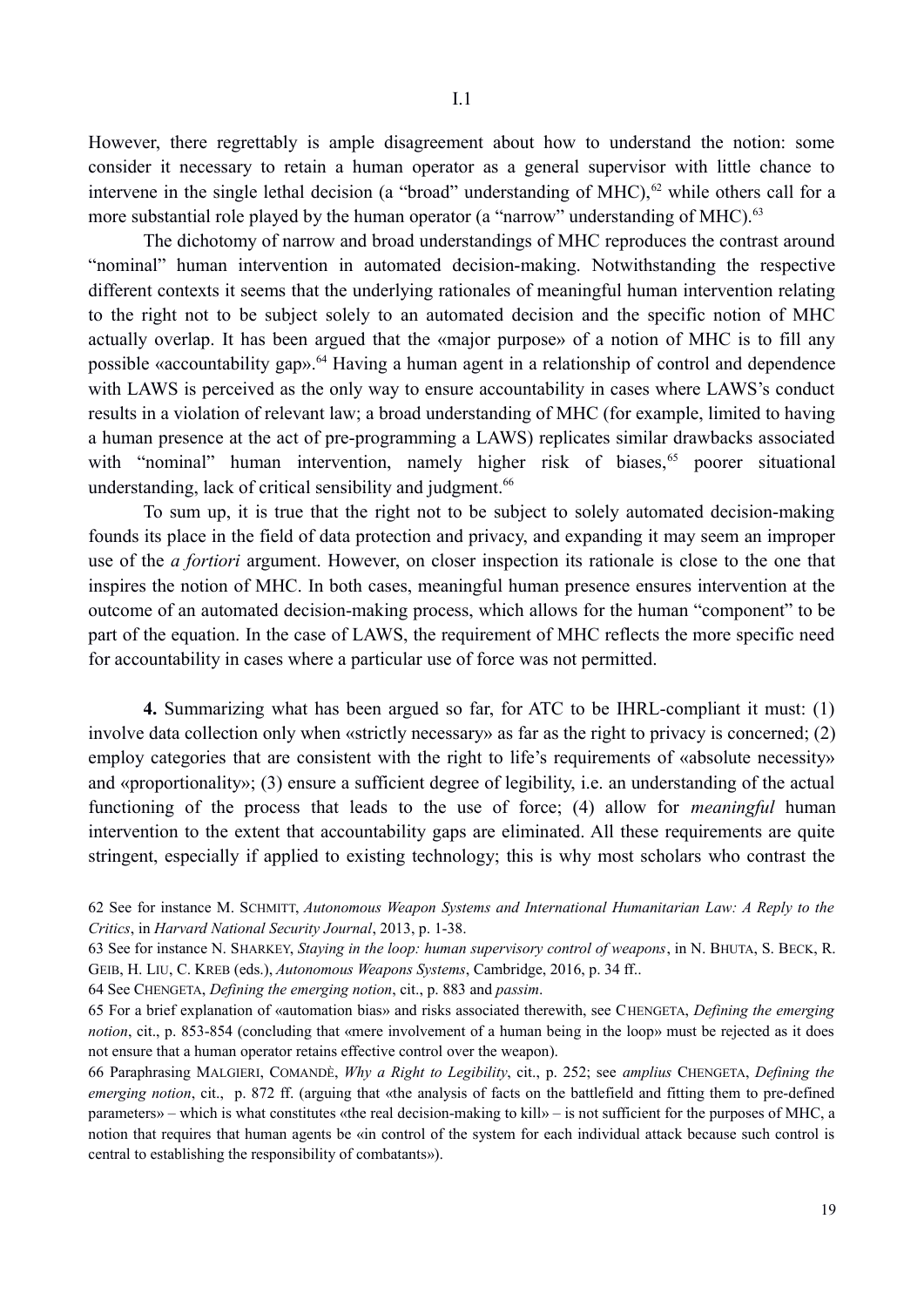development of LAWS are inclined to do so on the basis of their actual feasibility (i.e. technological or pragmatic objection).67

There is however an alternative understanding of ATC's implications on human rights, focusing more on the uniqueness of autonomous decision-making as a process where human deliberation may be absent with regard to a *specific* use of force. It is an argument based on *human dignity* – possibly one of the most contrasted, debated notions in the contemporary discourse around human rights.<sup>68</sup> Some scholars argue that the lack of human presence at force delivery against an individual entails a violation of human dignity *as such*, as targets are treated as mere objects.<sup>69</sup> The essence of this kind of arguments lies in that non-human decision-makers «have no understanding of the importance of life, and of the implications of taking it»:<sup>70</sup> emphasis here is therefore not placed on accountability, but rather on the capacity of *understanding* the gravity of a decision. Appealing to concepts such as "human dignity" or "humanity" raises however a bunch of issues, in first place as the meaning of such expressions is contested not only in the legal debate, but also – and foremost – in the moral one.

67 The essence of such objection has been recently captured by HEYNS, *Autonomous weapons in armed conflict and the right to a dignified life*, cit., p. 58: «the requirement of meaningful human control is needed not as a matter of principle, but in order to secure accuracy in targeting and as a basis for legal reform. Clearly, this approach is conditional on technological developments, and may or not be trumped depending on such progress».

68 To recapitulate here the immense literature on this subject would be impossible. Suffice it to recall the following contributions: O. SCHACHTER, *Human Dignity as a Normative Concept*, in *American Journal of International Law*, 1983, p. 848 ff.; J. FROWEIN, *Human Dignity in International Law*, in D. KRETZMER, E. KLEIN (eds.), *The Concept of Human Dignity in Human Right Discourse*, The Hague, 2002, p. 121 ff.; for a ECHR-centered focus, see J. COSTA, *Human Dignity in the Jurisprudence of the European Court of Human Rights*, in C. MCCRUDDEN (ed.), *Understanding Human Dignity*, Oxford, 2014, p. 393 ff..

69 See *Report of the Special Rapporteur on extrajudicial, summary or arbitrary executions*, cit., particularly at § 95 («[d]eploying LARs has been depicted as treating people like "vermin", who are "exterminated." These descriptions conjure up the image of LARs as some kind of mechanized pesticide»); P. ASARO, *Jus Superveniens: robotic weapons and the Martens Clause*, in R. CALO, M. FROOMKIN, I. KERR, *Robot Law*, Cheltenham-Northampton, 2016, p. 385 («this also relates to the question of human dignity. If a combatant is to die with dignity, there must be some sense in which that death is meaningful. In the absence of an intentional and meaningful decision to use violence, the resulting deaths are meaningless and arbitrary, and the dignity of those killed is significantly diminished»); O. ULGEN, *Human Dignity in an Age of Autonomous Weapons: Are We in Danger of Losing an "Elementary Consideration of Humanity"?*, in *ESIL Conference Paper*, 2016, p. 8 («[h]uman targets are denied the status of rational agents with autonomy of will, and arbitrarily deemed irrational agents subject to extrajudicial killings or sub-humans not worthy of human face-toface contact»). A dignity-based approach is defended by, *inter alios*, the Holy See: see for instance the Statement at the 2017 GGE, unfortunately unavailable on the CCW website: «[a] machine is only a complex set of circuits and this material system cannot in any case become a truly morally responsible agent. In fact, for a machine, a human person is only a datum, a set of numbers among others».

70 See HEYNS, *Autonomous weapons in armed conflict and the right to a dignified life*, cit., p. 58.